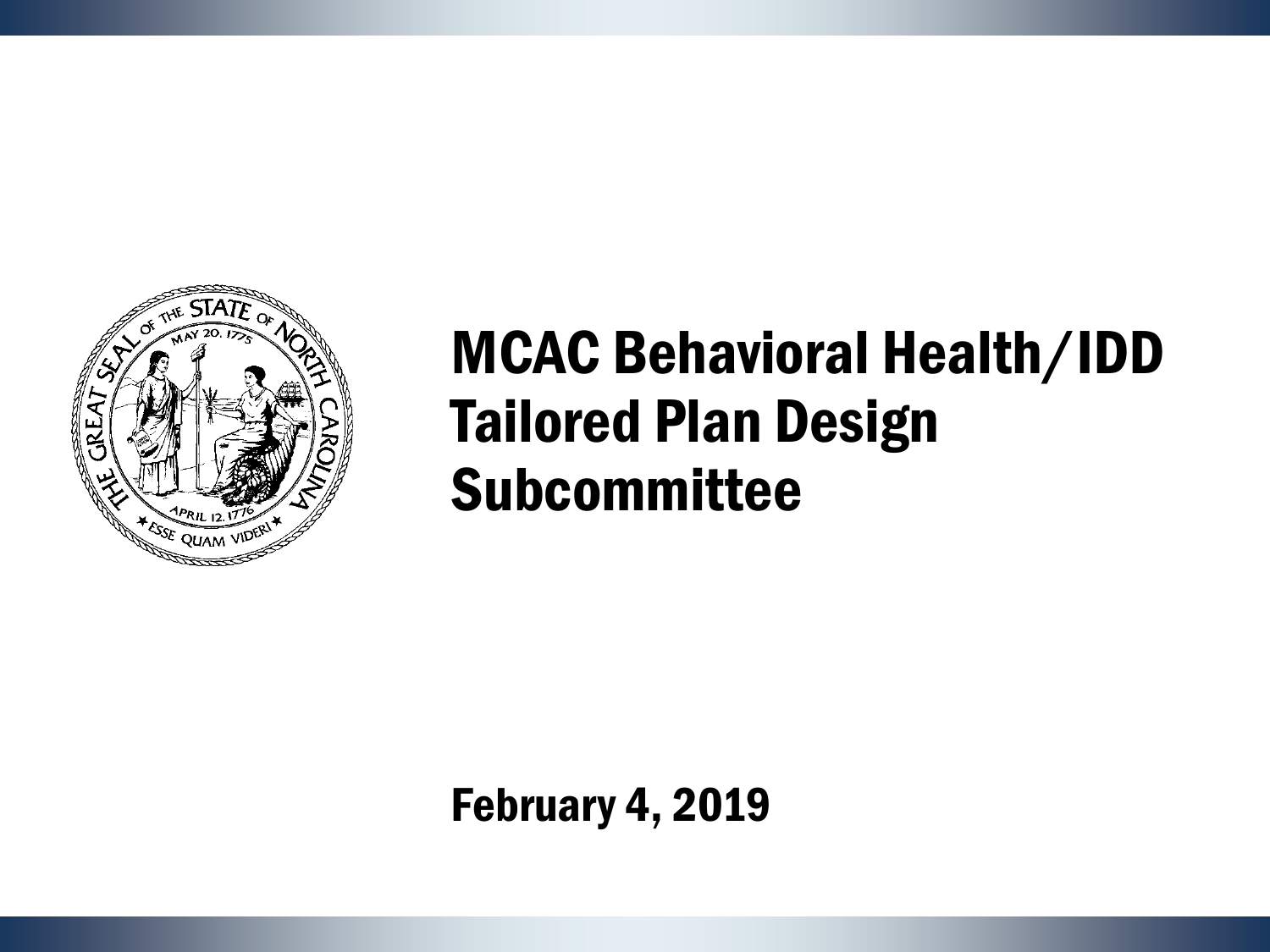### **Behavioral Health/IDD MCAC Subcommittee Conference Call**

#### **Conference Line 1-888-204-5984, code 8532608#**



Participants on the line may email [Debra.Farrington@dhhs.nc.gov](mailto:Debra.Farrington@dhhs.nc.gov) to indicate participation in the call.

All phone lines will be muted throughout the conference call

Please press \*6 to unmute yourself

*For more information on Medicaid Transformation, please visit:* https://www.ncdhhs.gov/assistance/medicaid-transformation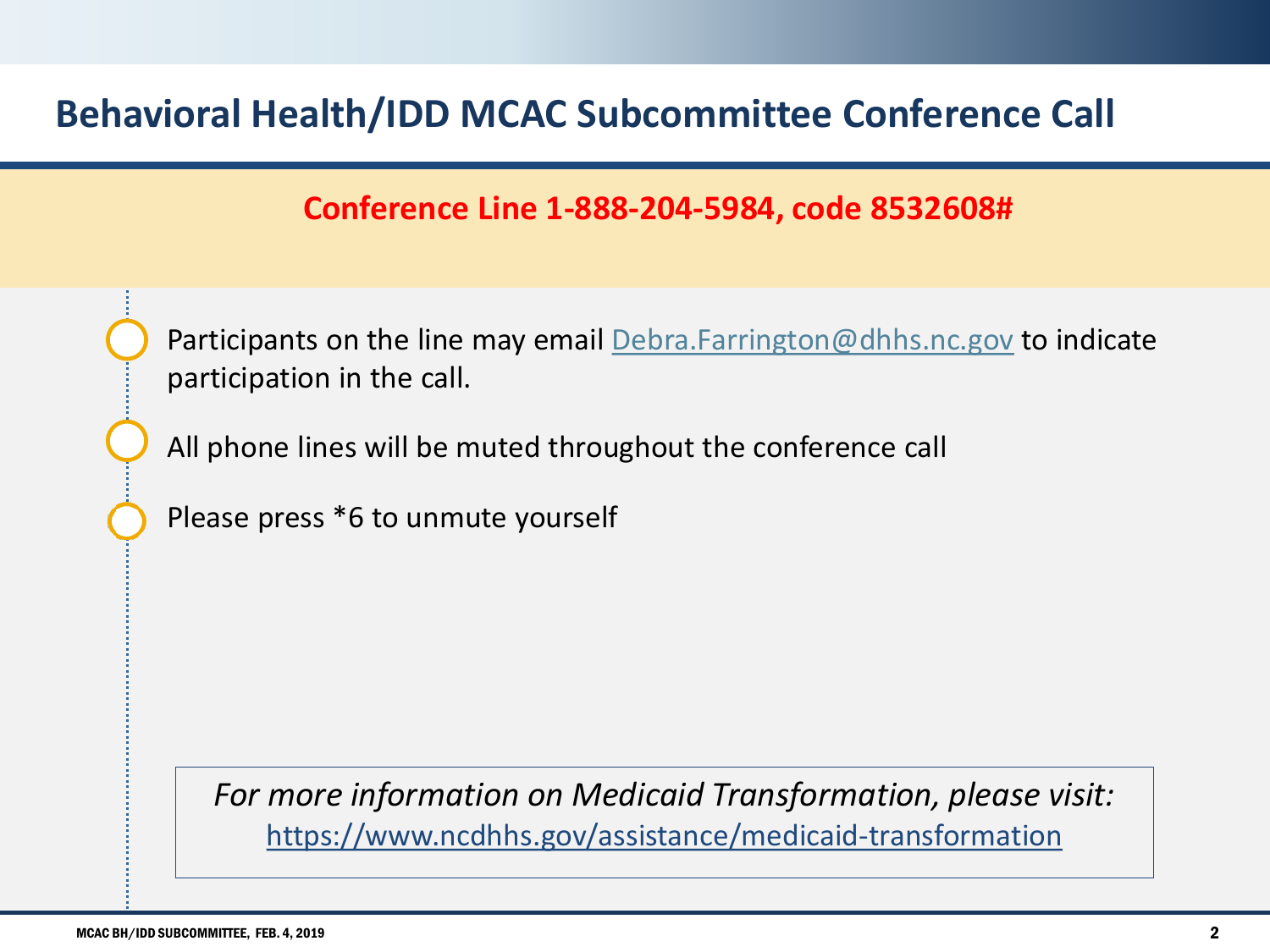

| <b>Welcome and Introductions</b>                              |
|---------------------------------------------------------------|
| <b>Purpose/Scope of Subcommittee</b>                          |
| <b>Logistics/Meetings</b>                                     |
| <b>Managed Care Update</b>                                    |
| <b>Tailored Plan Design and Engagement Plan</b>               |
| <b>Key Questions- Decision Making &amp; Feedback Approach</b> |
| <b>Public Comments</b>                                        |
| <b>Next Steps</b>                                             |
|                                                               |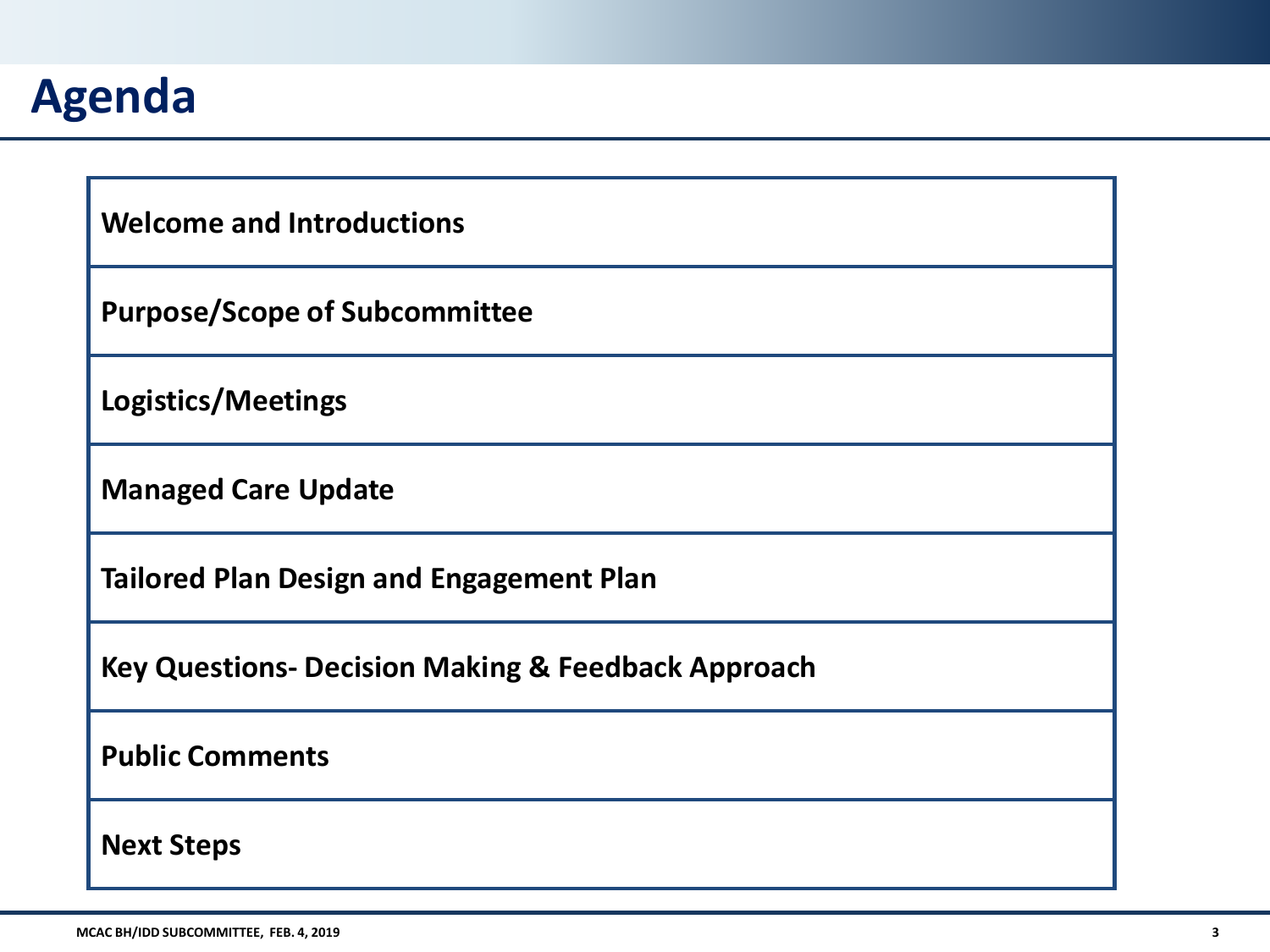

- How will group agree on recommendations?
- How does subcommittee want to formally approach design process and offer feedback to NCDHHS?
- Meeting frequency

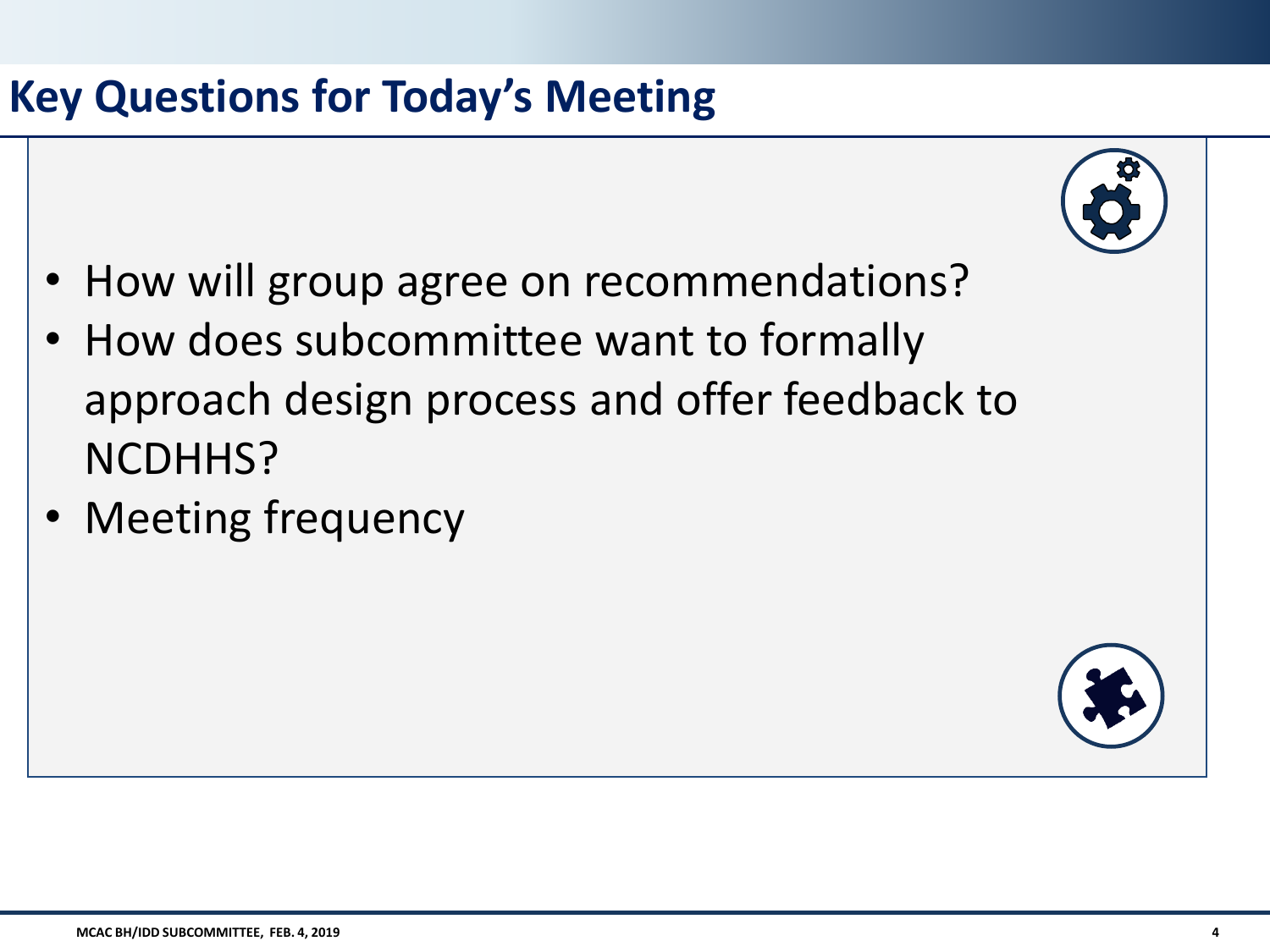# Welcome

## MCAC Representatives: Billy West, Paula Cox Fishman

## NC DHHS Program Lead: Debra Farrington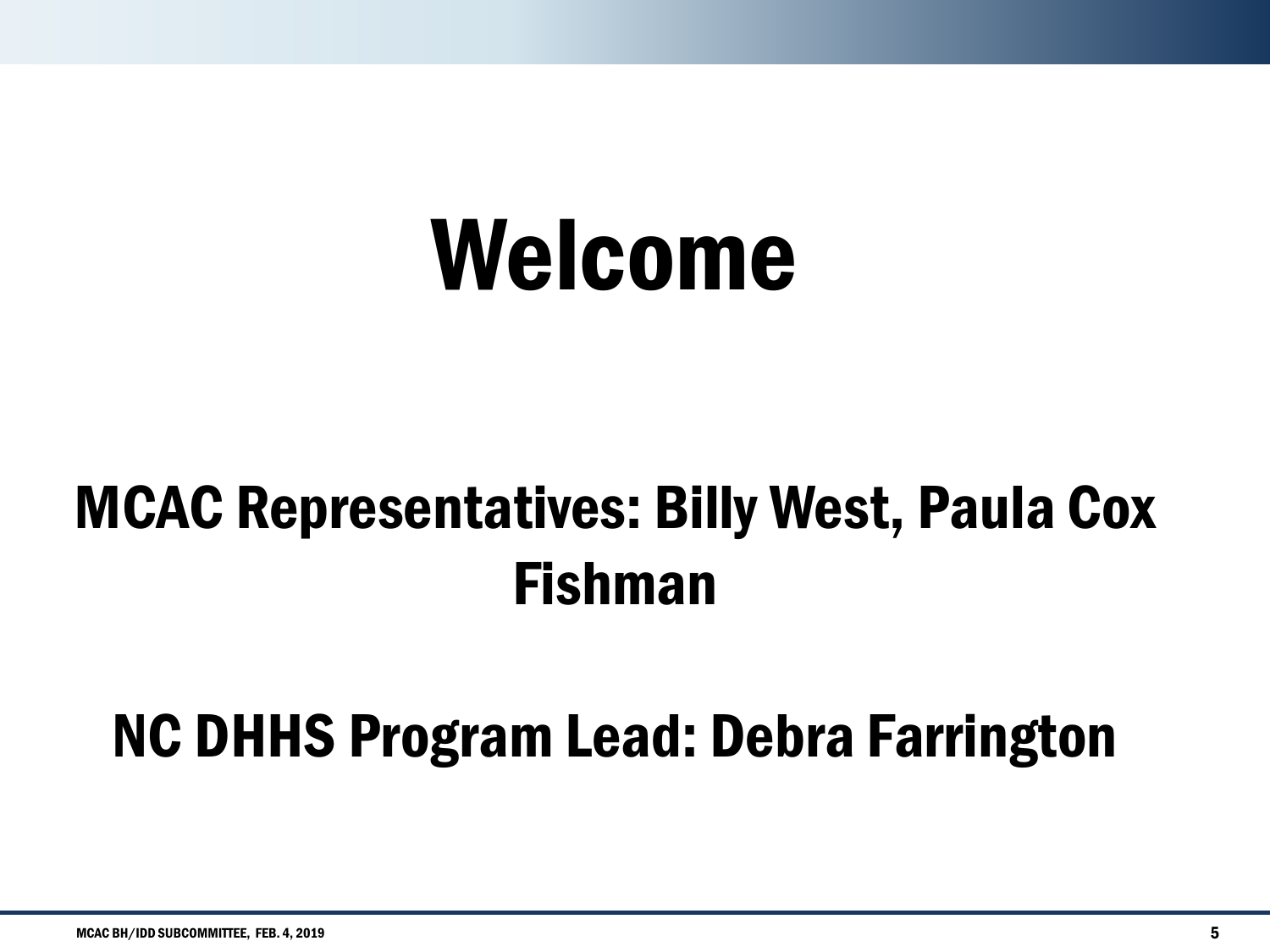## Subcommittee Member Introductions

## Name, Organization, and Brief Introduction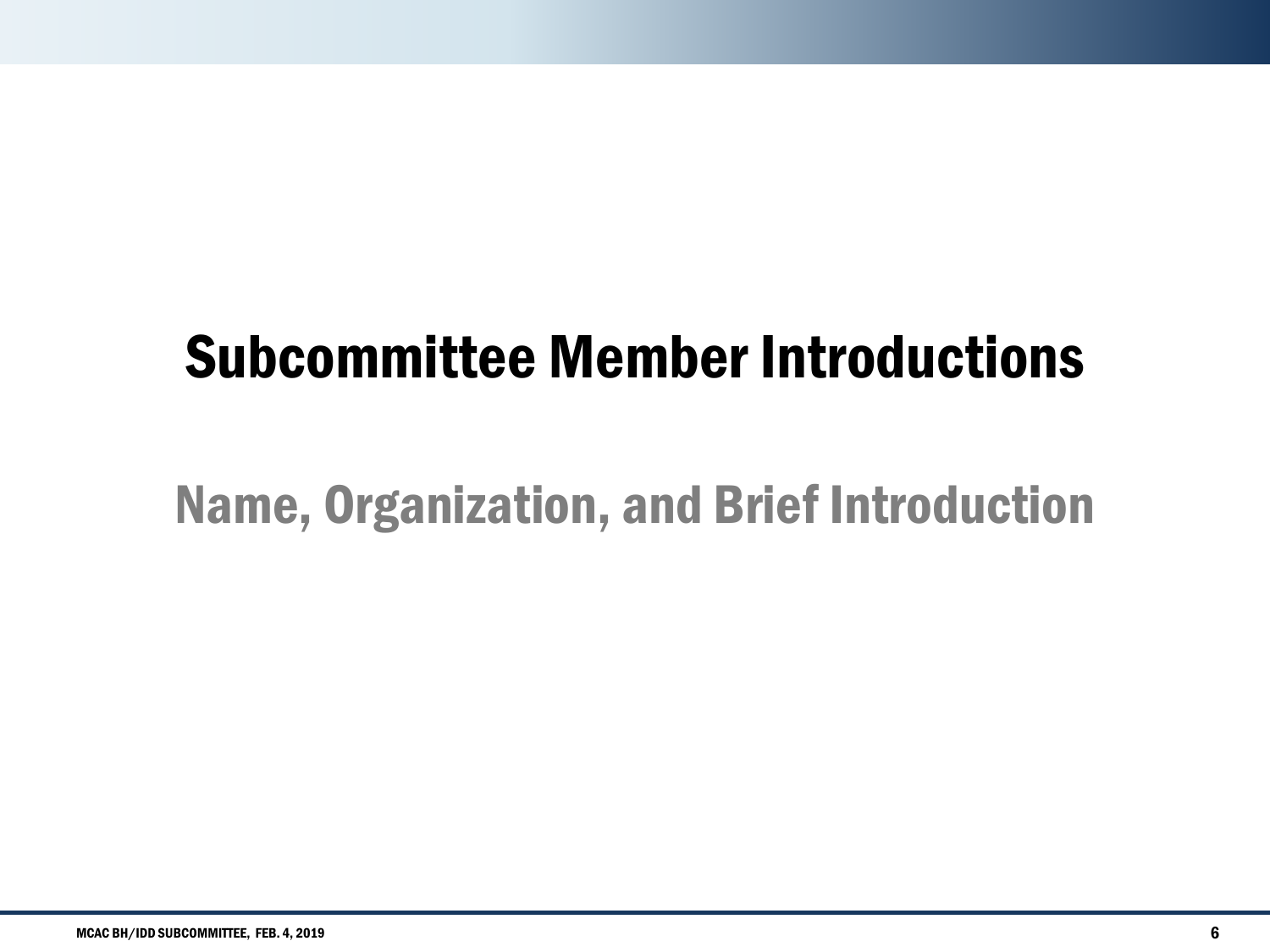## Subcommittee – Charter

- Review and provide feedback on Tailored Plans (TP) design elements
	- −Care Management
	- −Health Homes
	- −Eligibility & Enrollment
	- −Network Adequacy, Credentialing
	- −State Plan services exclusively in Tailored Plans
	- −Other services managed by Tailored Plans incl. State funded, TBI waiver, Innovations waiver, 1915(b)(3)
	- −Roll out schedule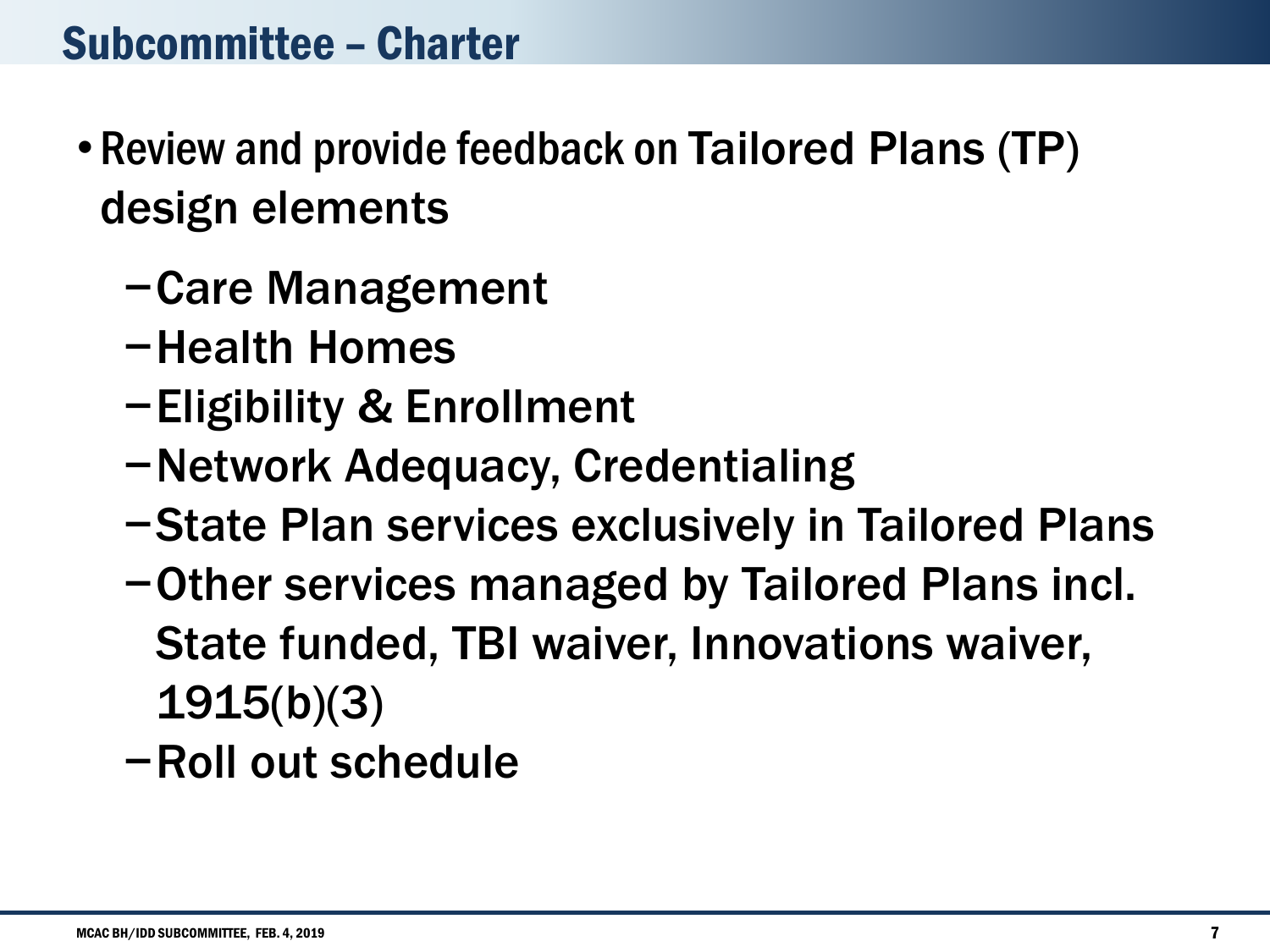### Logistics and Member Participation

- Meetings will be available in-person and by webcast or teleconference
- Meetings are open to the public
- Public will have time at the end of each meeting to comment
- Direct written comments to Medicaid.Transformation@dhhs.nc.gov

MEMBERS:

Active participation during meetings will be key to informed input

Offer suggestions, information and perspective

Engage with other members

Ask questions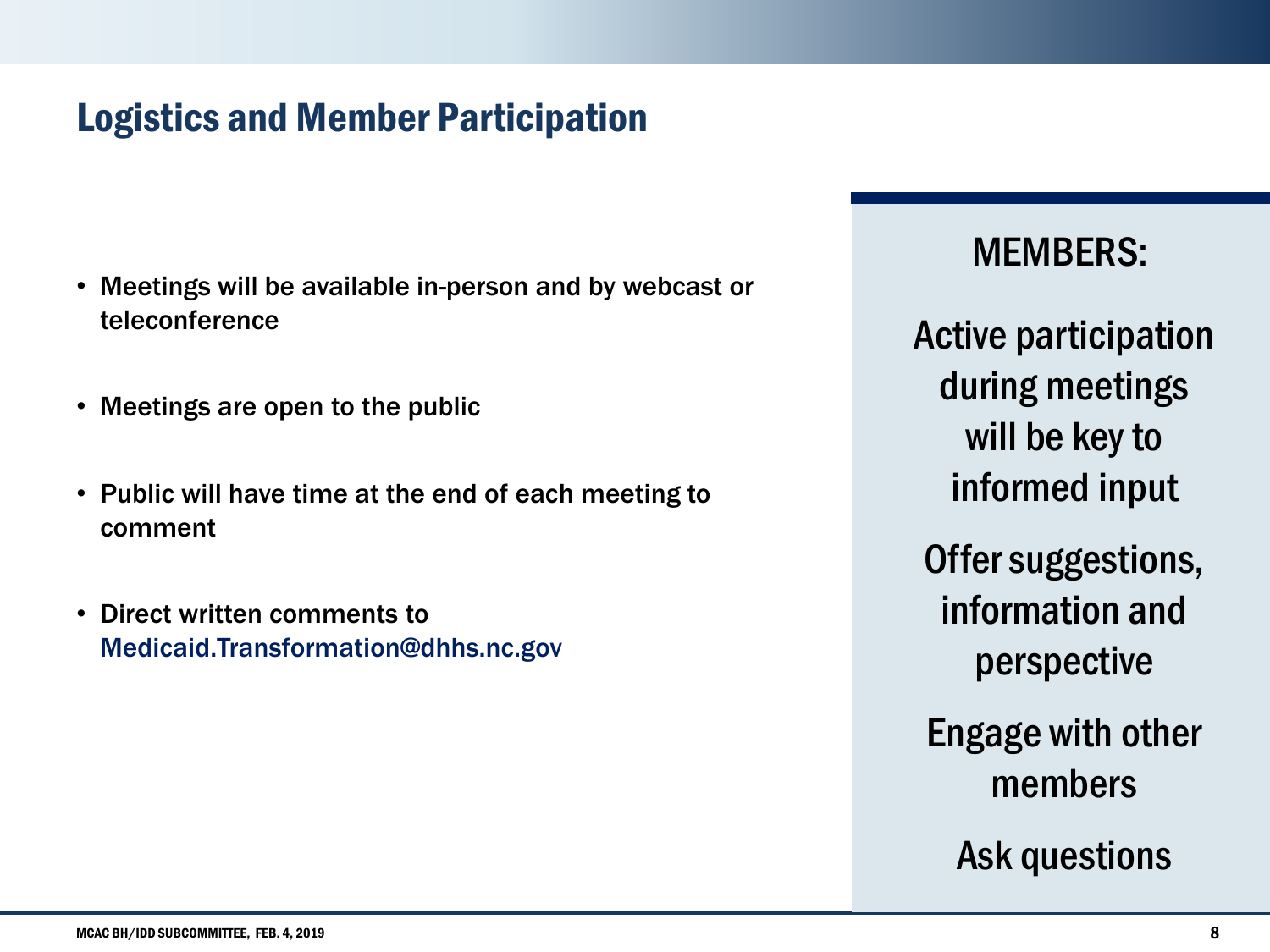## **Meetings**

#### **February 4, 2019: Meeting 1**

 $\triangleright$  Subcommittee Charge, Expectations Logistics, Schedule, Managed Care Update, Feedback Approach

#### **March 6, 2019: Meeting 2**

**•** Agenda contingent upon selected feedback method

#### **Future Meetings**

- Review and discuss DHHS policy recommendations
- Compile subcommittee recommendations
- Review status report for MCAC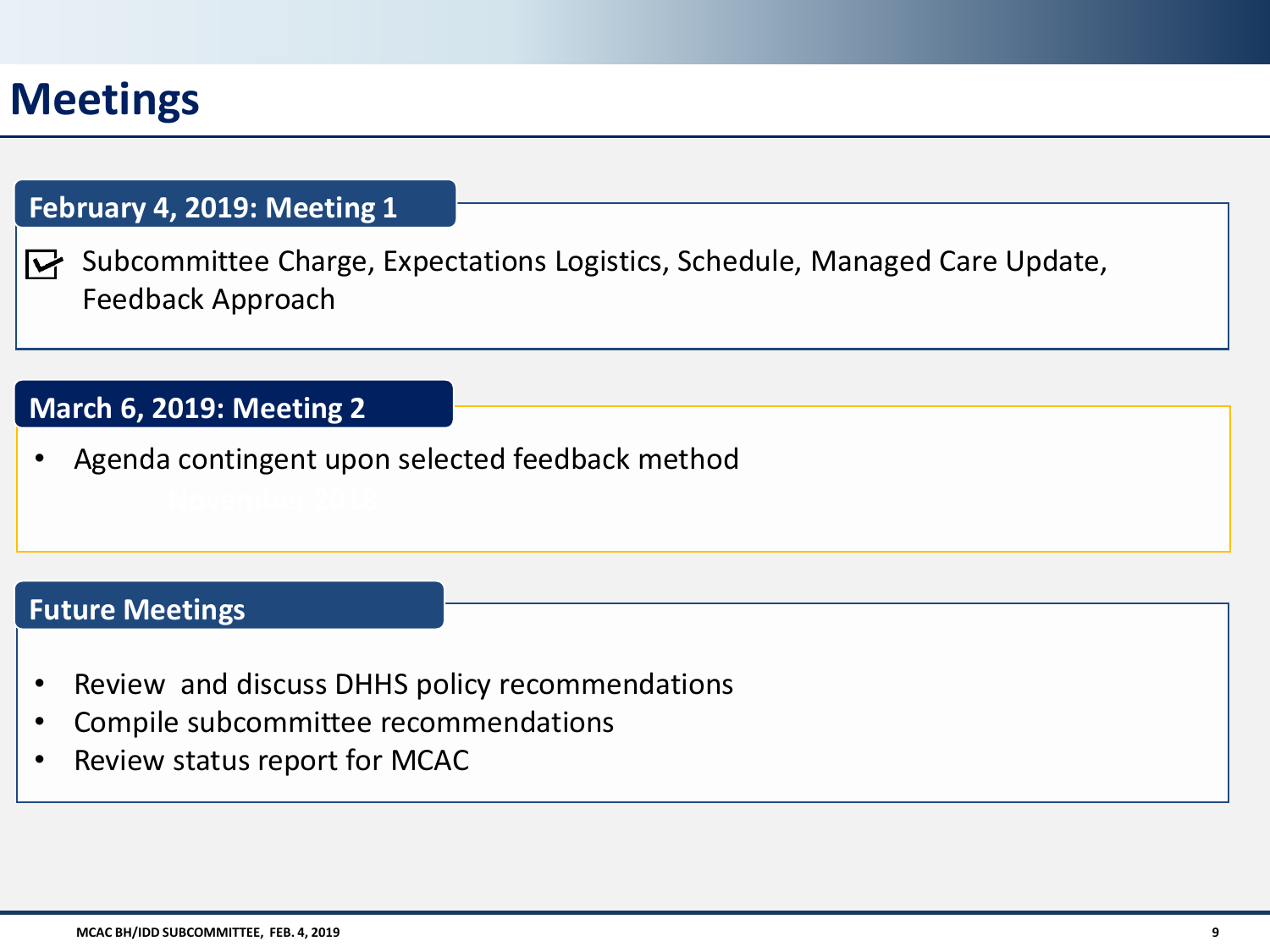## Key Upcoming Milestones

Standard Plan PHP Award, Regions (Feb. 2019)

MAXIMUS Mails Welcome Packets (June 3, 2019)

254 days

17 weeks

**Today** 

**23 Weeks** FIP Call Centers will be open (July 2019) Phase 1 Open Enrollment Begins (July 2019)

Phase 2 Open Enrollment Begins (Oct. 2019)

271 days Managed Care Go Live (Nov. 1,2019)

Tailored Plans Go Live (July 2021)

\*as of week 2/3/19

2+ years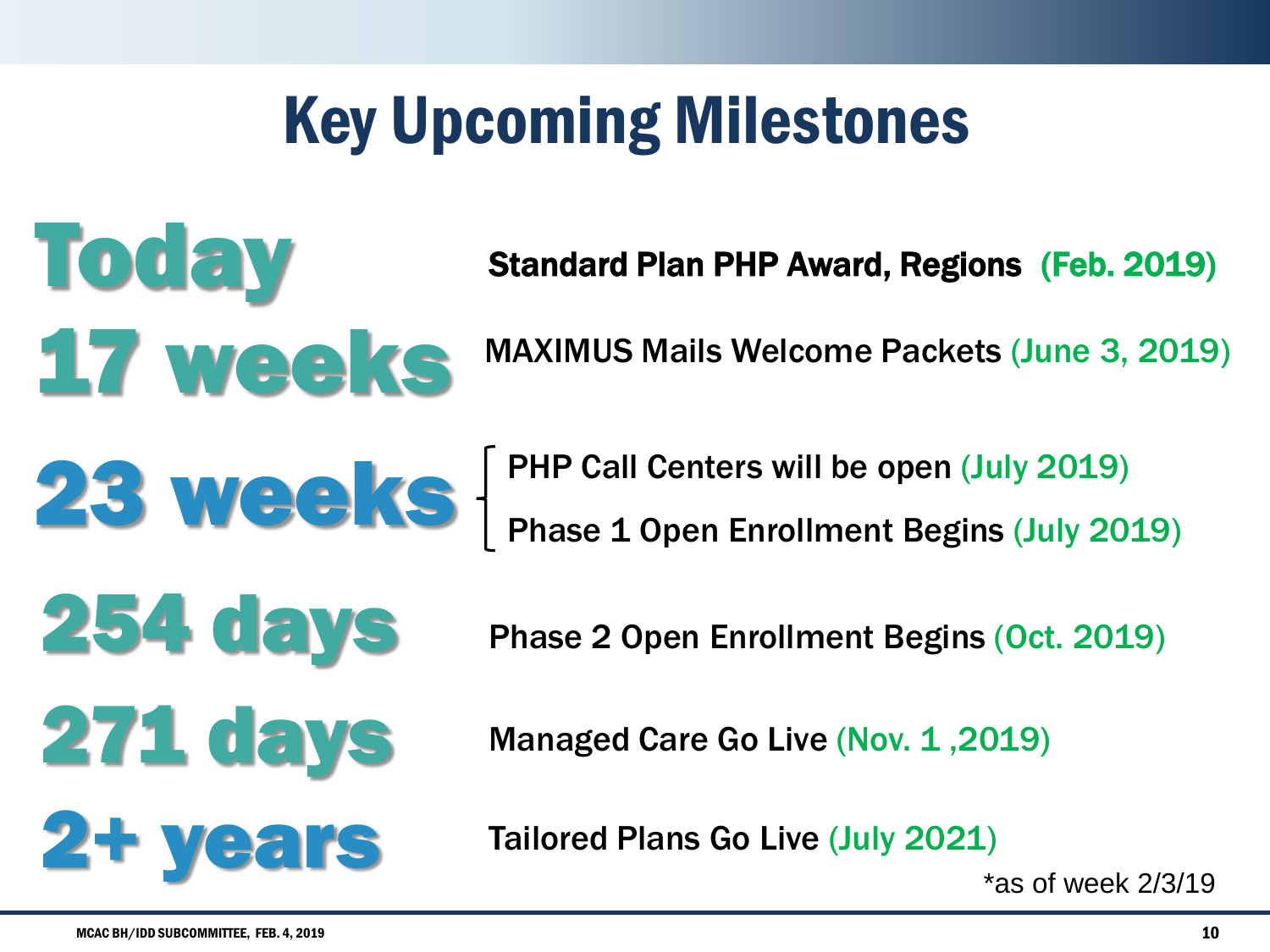### Behavioral Health and Intellectual/Developmental Disability Tailored Plans

- Will be implemented 1 year after SP go-live\*
- LME-MCOs will be the only entity type operating BH/IDD TPs\*\*
	- − Responsible for total cost of care
	- − 5 7 regions
	- − Must contract with licensed PHPs operating SPs
		- DHHS will develop parameters to support integration and minimize cost shifting
		- Jan. 24<sup>th</sup> integration of Care
- Legislative changes to support cross catchment board, Consumer Family Advocacy Committee participation
- Planning Efforts Initiated

.

<sup>\*.</sup> At the start of the first fiscal year that is one year after the implementation of the first contracts for Standard Benefit Plans \*\*See SL2018-48, lasting for four years beginning one year after launch implementation of contracts for SP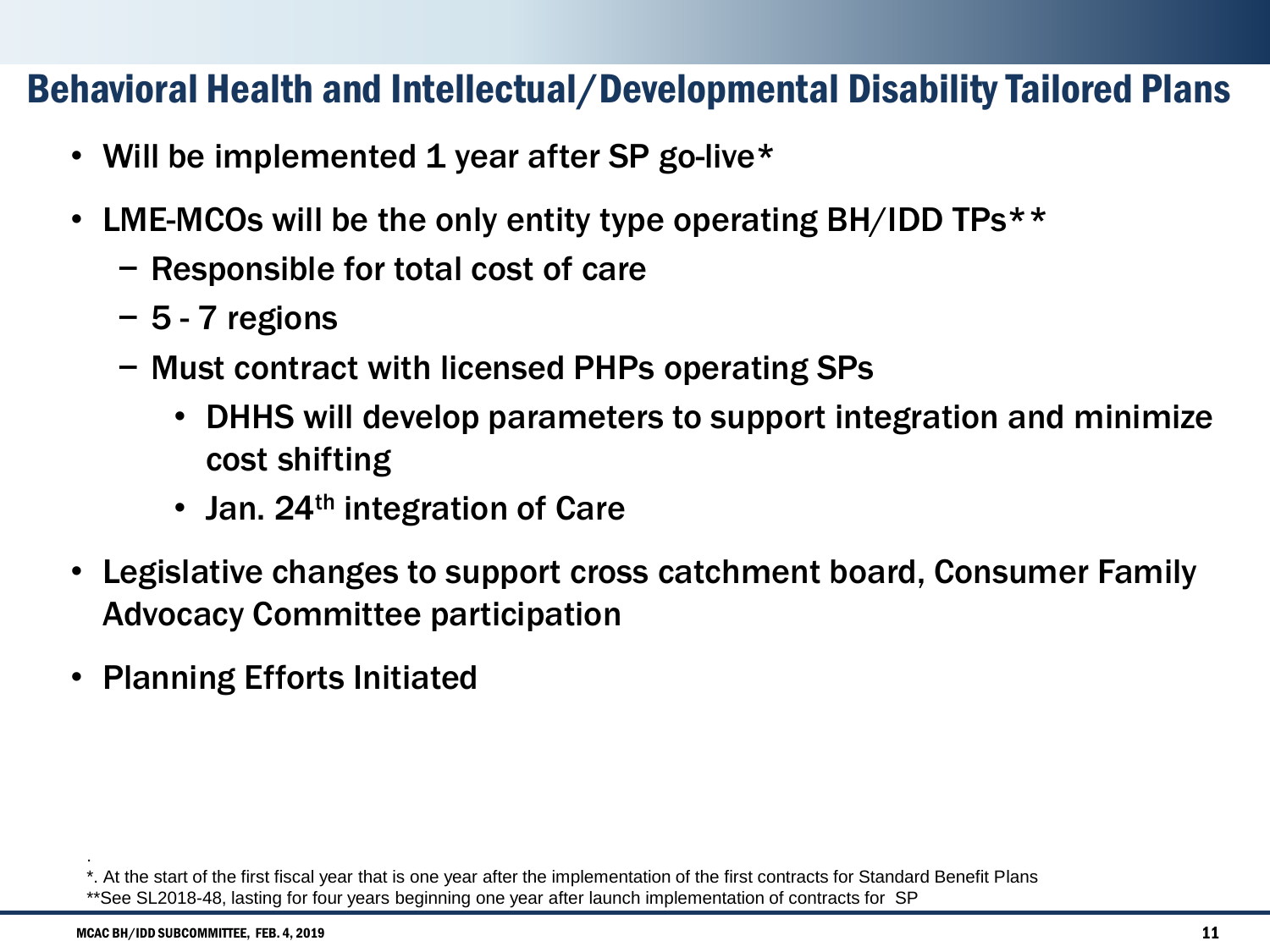## **Roles and Responsibilities: BH I/DD TPs**

#### **BH I/DD TPs will carry out all functions typical of a health plan.**

#### **BH I/DD TP Responsibilities Include:**

Conducting utilization management;

Overseeing member services (e.g. hotlines, member handbooks, provider directories) and provider services (e.g. provider manuals, online portal, trainings and technical assistance);

Developing and managing the provider network;

Managing the benefit package across the full continuum of physical and behavioral health, pharmacy, and I/DD and TBI services, including Innovations and TBI waiver services;

Monitoring for fraud/waste/abuse;

Conducting risk stratification to identify intensity of enrollees' needs;

Paying care management organizations a tiered PMPM for care management based on assessment of level of care management services required to assist client in meeting care plan goals;

Paying claims from providers and submitting encounter data to the State;

Reporting process and quality measures to DHHS.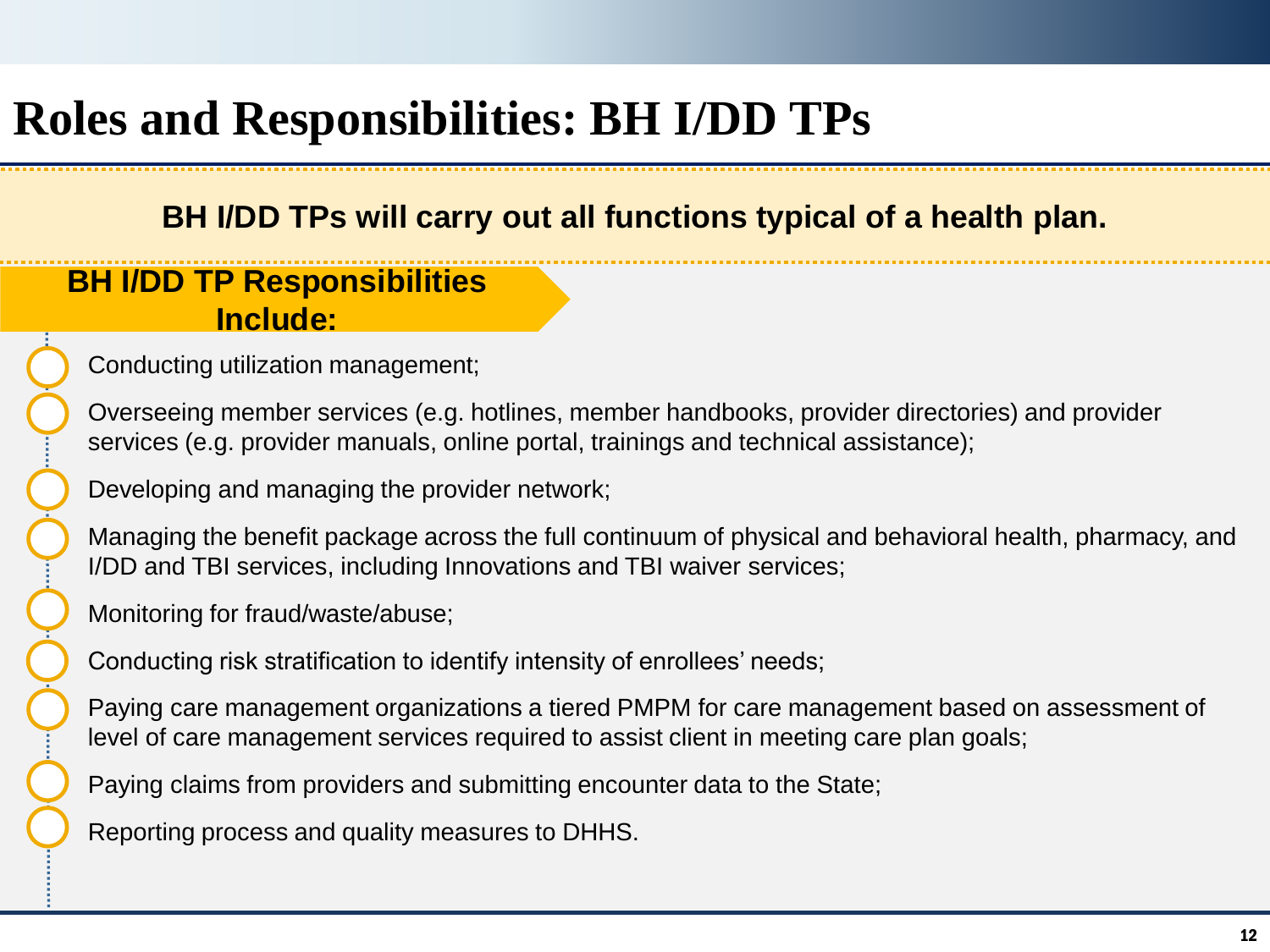### **Overview of Eligible Population**

#### **TP Populations:**

- Qualifying I/DD diagnosis
- Innovations and TBI Waiver enrollees and those on waitlists
- Qualifying Serious Mental Illness (SMI) or Serious Emotional Disturbance (SED) diagnosis who have used an enhanced service
- Those with two or more psychiatric inpatient stays or readmissions within 18 months
- Qualifying Substance Use Disorder (SUD) diagnosis and who have used an enhanced service
- Medicaid enrollees requiring TP-only benefits
- Transition to Community Living Initiative (TCLI) enrollees
- Children with complex needs settlement population
- Children ages 0-3 years with, or at risk for, I/DDs who meet eligibility criteria
- Children involved with the Division of Juvenile Justice of the Department of Public Safety and Delinquency Prevention Programs who meet eligibility criteria
- NC Health Choice enrollees who meet eligibility criteria

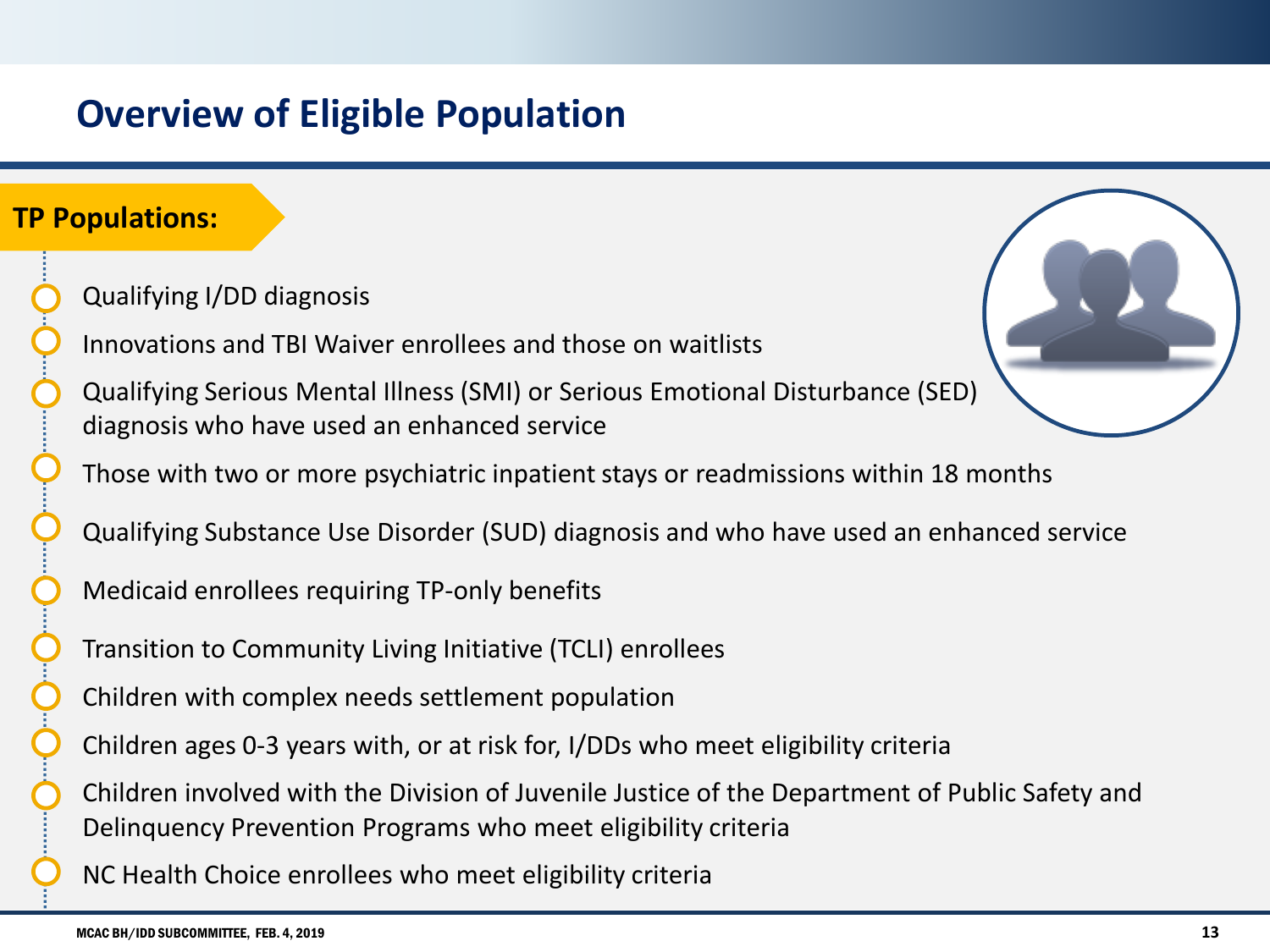## **Plan Benefits**

**TPs will provide comprehensive benefits, including physical health, LTSS, pharmacy, and a more robust behavioral health, I/DD, and TBI benefit package than Standard Plans.**

#### **TP Benefits Include:**

Physical health services

Pharmacy services

State plan long-term services and supports (LTSS), such as personal care, private duty nursing, or home health services

Full range of behavioral health services ranging from outpatient therapy to residential and inpatient treatment

New SUD residential treatment and withdrawal services

Intermediate care facilities for individuals with intellectual disabilities (ICF/IID)\*

1915(b)(3) waiver services\*

Innovations waiver services for waiver enrollees\*

TBI waiver services for waiver enrollees\*

State-funded behavioral health, I/DD, and TBI services for the uninsured and underinsured\*

*Note: Dual eligible enrollees will receive behavioral health, I/DD, and TBI services through the TP and other Medicaid services through FFS \*Services will only be offered through TPs; in addition, certain high-intensity behavioral health services, including some of the new SUD services, will only be offered through TPs*



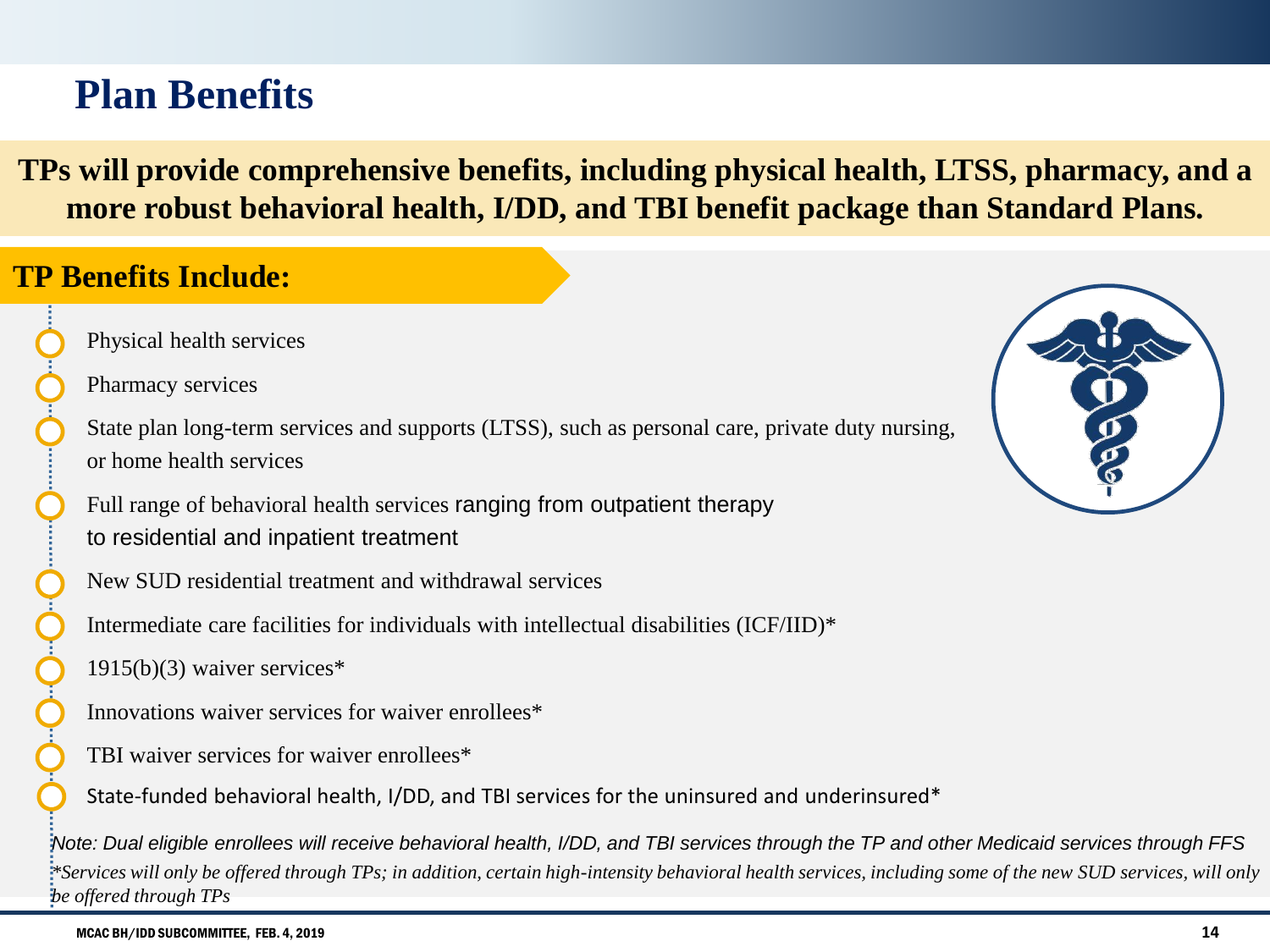### **Enrollment**

#### **Enrollment Features Promoting Integration**

TP-eligible beneficiaries will be enrolled in a single managed care plan for physical, behavioral health, I/DD, TBI, and Innovations Waiver services and will go through one plan enrollment process and receive notices from one plan

Enrollees will use one insurance card to access all these TP services

Enrollees will reference one plan's member handbook, provider directory and coverage policies

Enrollees will interface with one enrollment broker, which will be trained to meet the specific needs of the TP population. The enrollment broker will also support outreach and education to TP enrollees to help ensure a smooth transition.

As required by state statute, some limited services (e.g. dental services or Children's Developmental Service agency services) will be carved out of the Tailored Plan and offered through Medicaid fee-for-service.

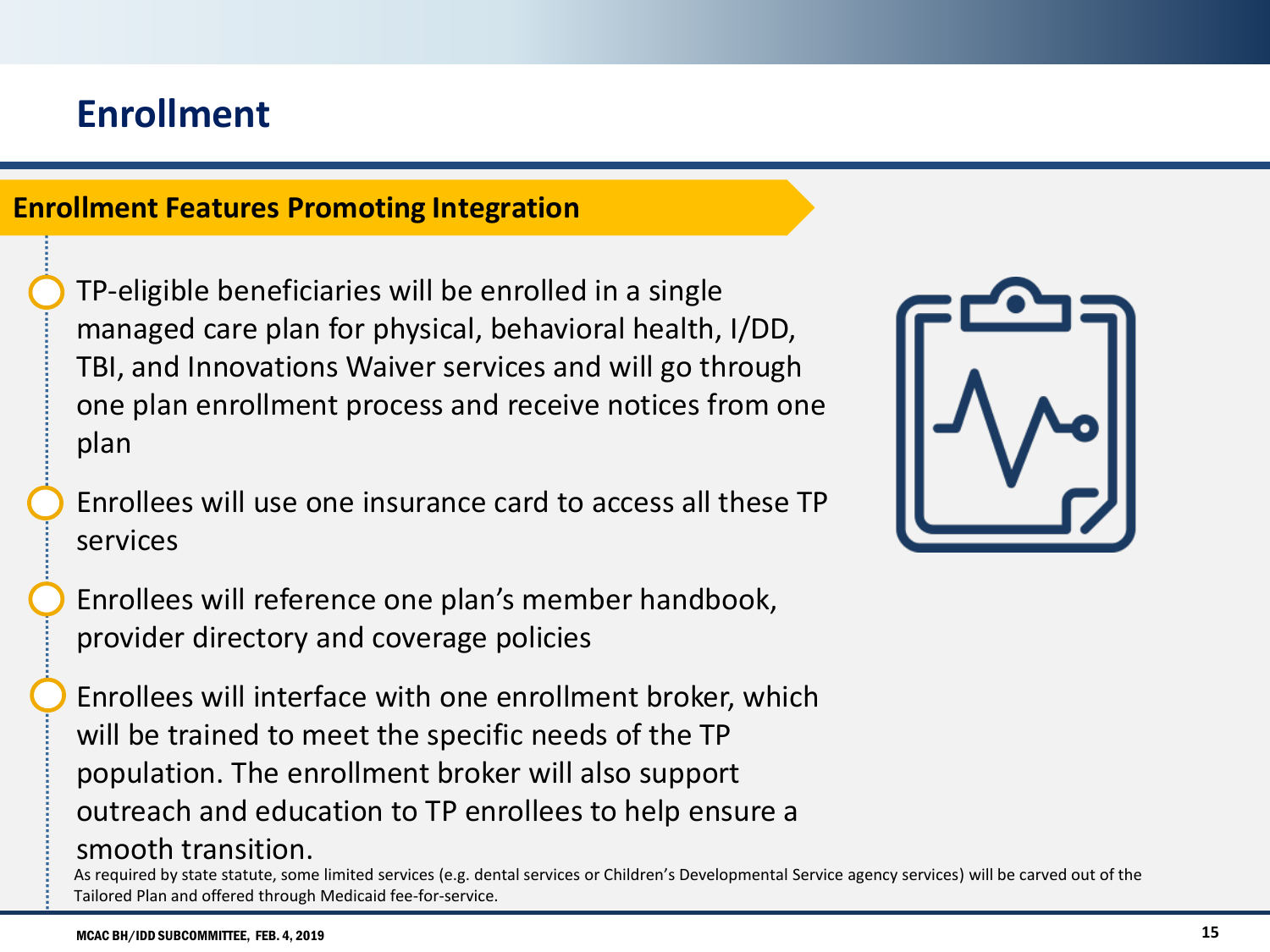### **Tailored Plan Engagement Approach**

**DHHS values input and feedback from stakeholders and will make sure stakeholders have the opportunity to connect through a number of venues and activities**

#### **Ways DHHS will solicit feedback**

Regular webinars, conference calls, meetings, and conferences

Comments on periodic white papers, FAQs, and other publications

Questions, feedback: [Medicaid.Transformation@dhhs.nc.gov](mailto:Medicaid.Transformation@dhhs.nc.gov)

#### **Groups DHHS Will Engage**

- Consumers, Families, Caregivers, SCFAC and Consumer Representatives
- MCAC BH/IDD Subcommittee
- Providers and Associations
- Health Plans and LME-MCOs
- Counties and Associations

General Public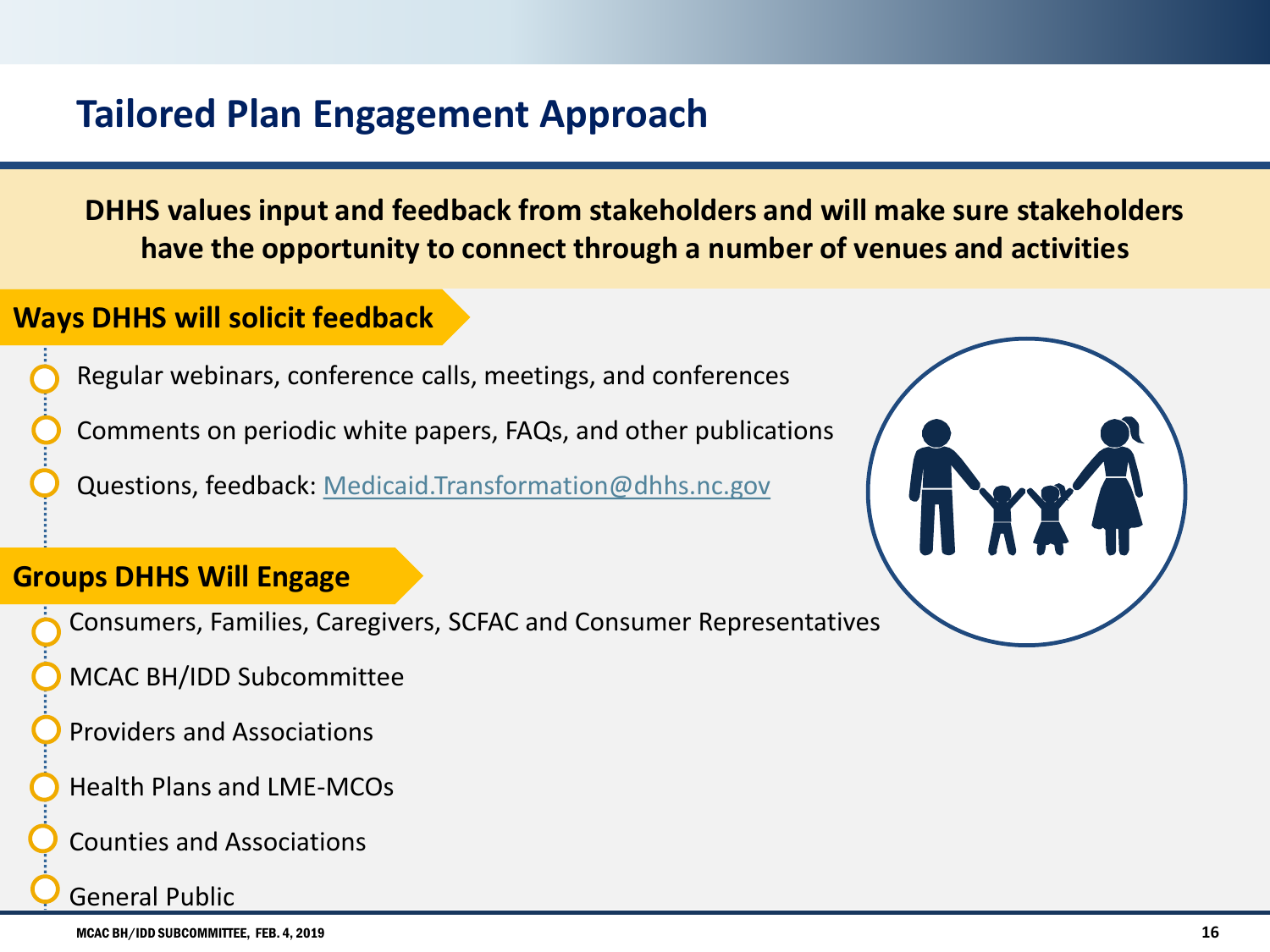### **Tailored Plan Design and Launch Timeline**

**Until early 2020, DHHS will be conducting intensive planning for both Standard Plans (SPs) and TPs. After SPs launch, DHHS will continue implementation planning for Tailored Plans.**

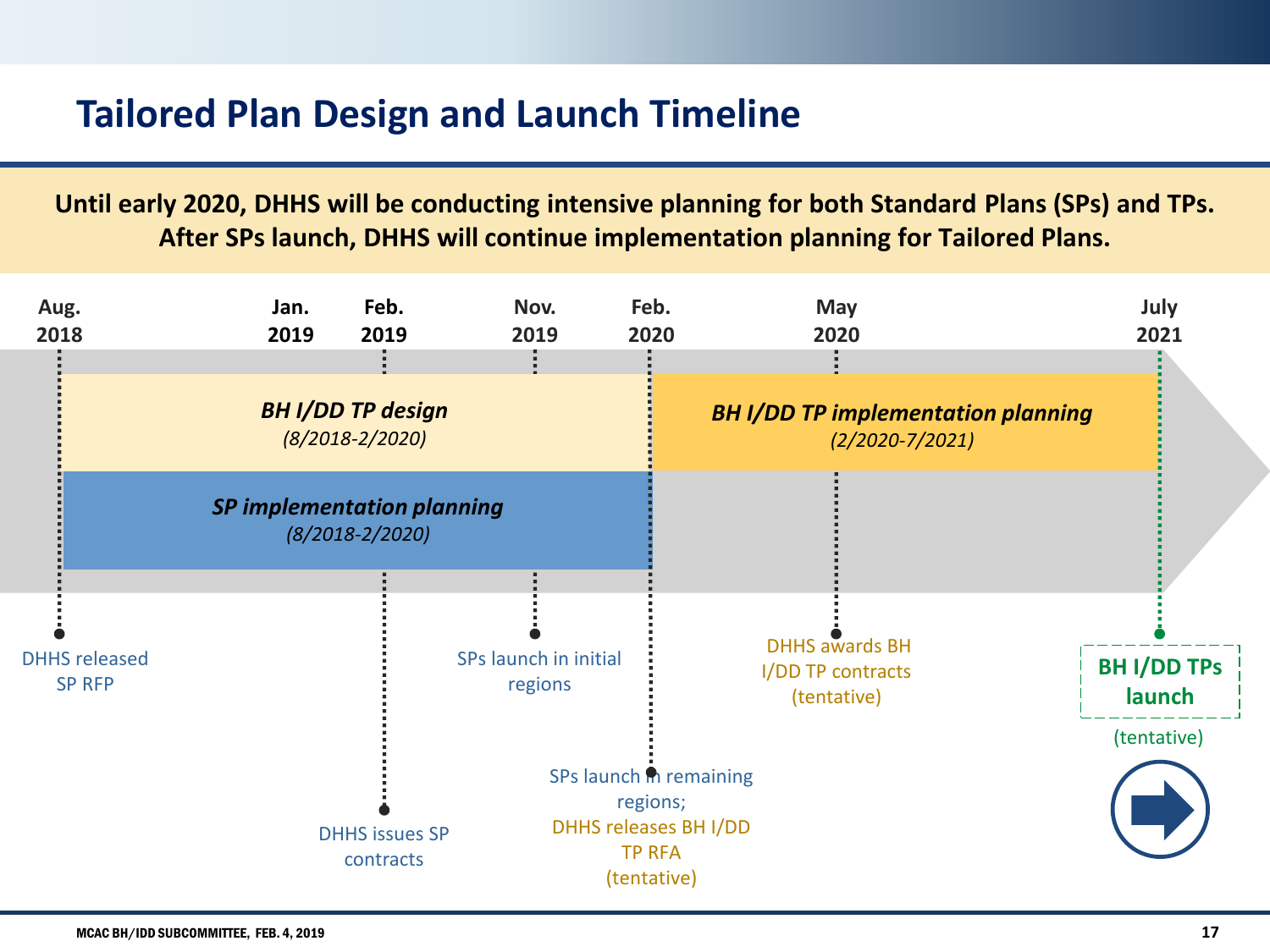## Tailored Plan Design Areas



**Approach to state-funded services will be integrated across all design areas as appropriate.**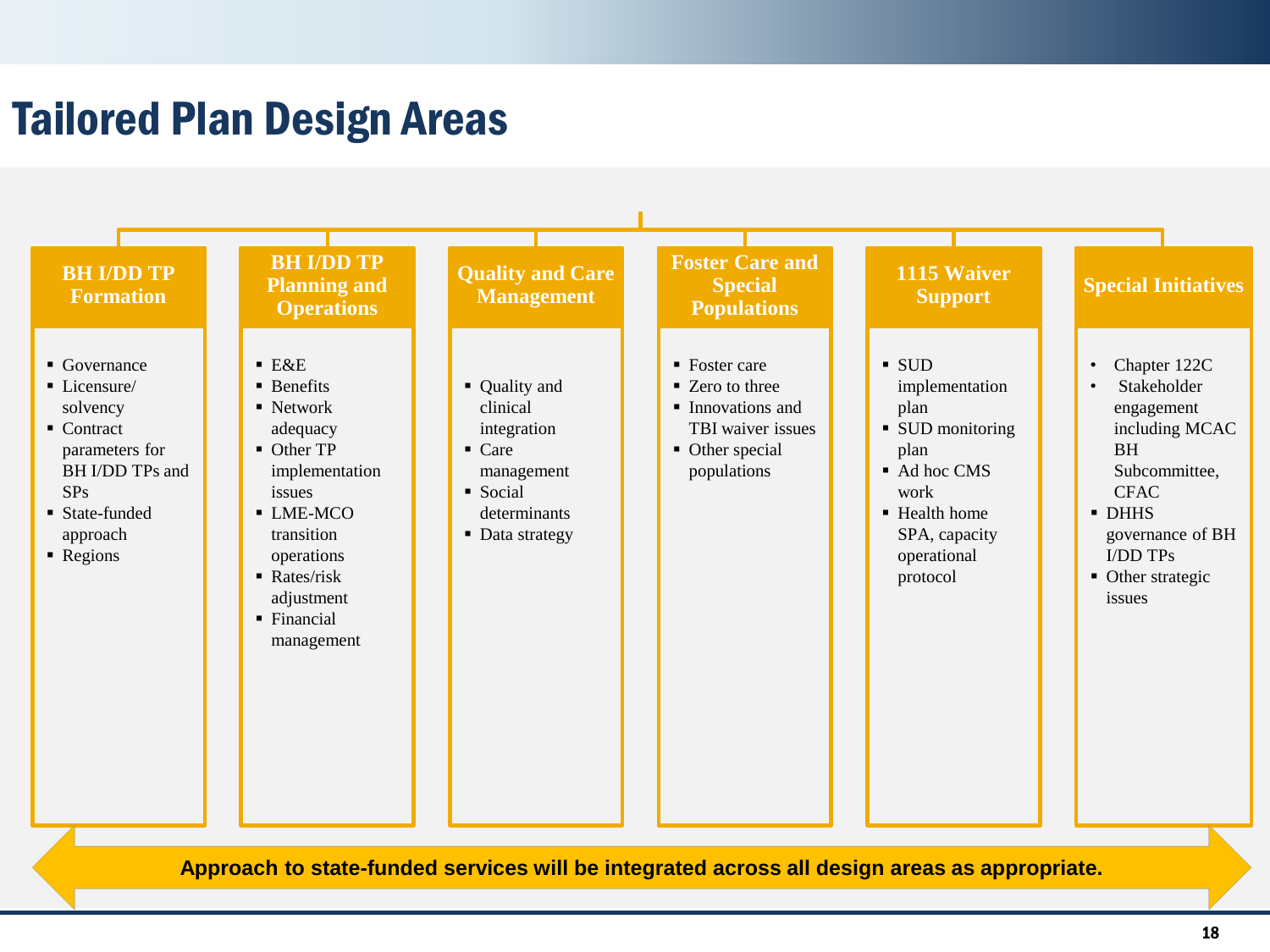## **Upcoming Tailored Plan Policy Papers (mid Feb- Sept.)**

| <b>Tailored Plan Eligibility</b>                    |
|-----------------------------------------------------|
| <b>Governance, Licensure, Solvency and Contract</b> |
| <b>Care Management</b>                              |
| <b>Data Strategy</b>                                |
| <b>Foster Care</b>                                  |
| <b>Uninsured, State Funded Only Approach</b>        |
| <b>Quality Summary</b>                              |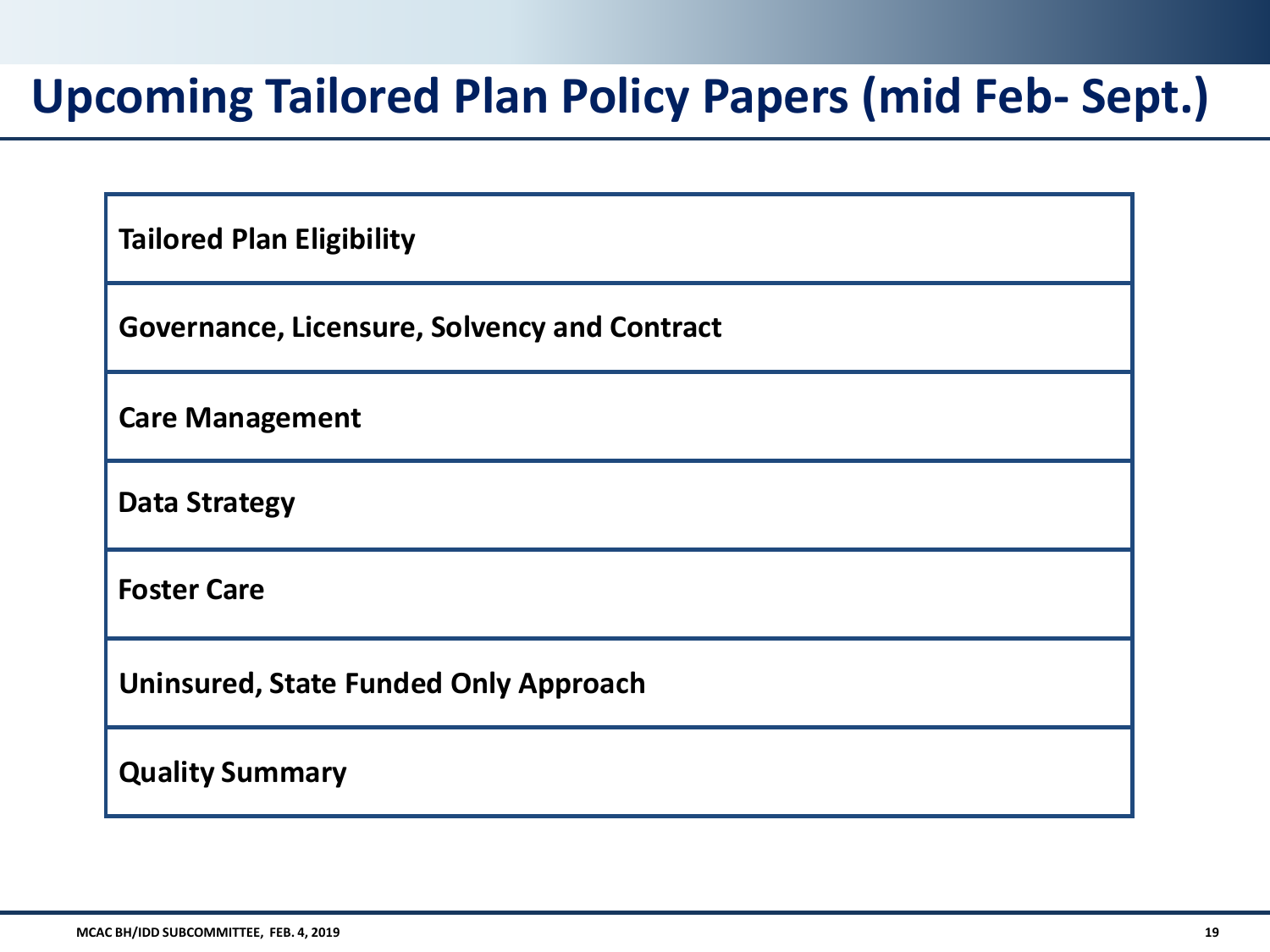## **Key Questions for Today's Session**

#### **Key Questions**

• How will subcommittee make decisions?



#### **Options**

- Consensus Building
- Majority voting

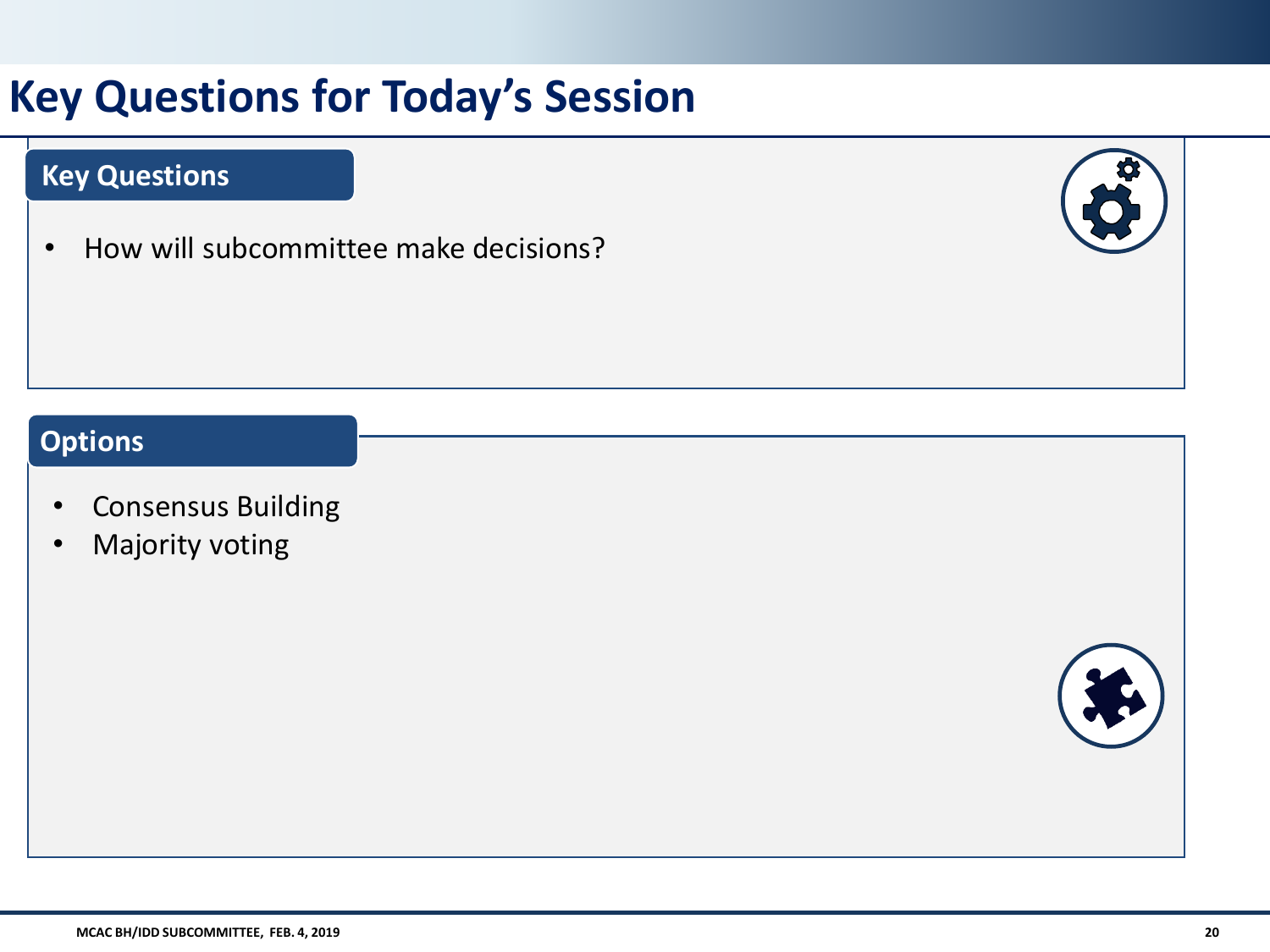## **Key Questions for Today's Session**

#### **Key Questions**

• How does subcommittee want to formally approach design process and offer feedback to NCDHHS?

#### **Context**

- Standard Plan design serves as foundation for Tailored Plan development
- Tailored Plan design is broad and detailed
- DHHS will release policy papers, host meetings and webinars outlining recommendations for the Tailored Plan
- SMEs will be available to discuss policy recommendations and address questions
- Subcommittee recommendations will be compiled and shared with DHHS design team and MCAC
- MCAC reports will include recommendations by subcommittee and DHHS response to recommendation where possible.



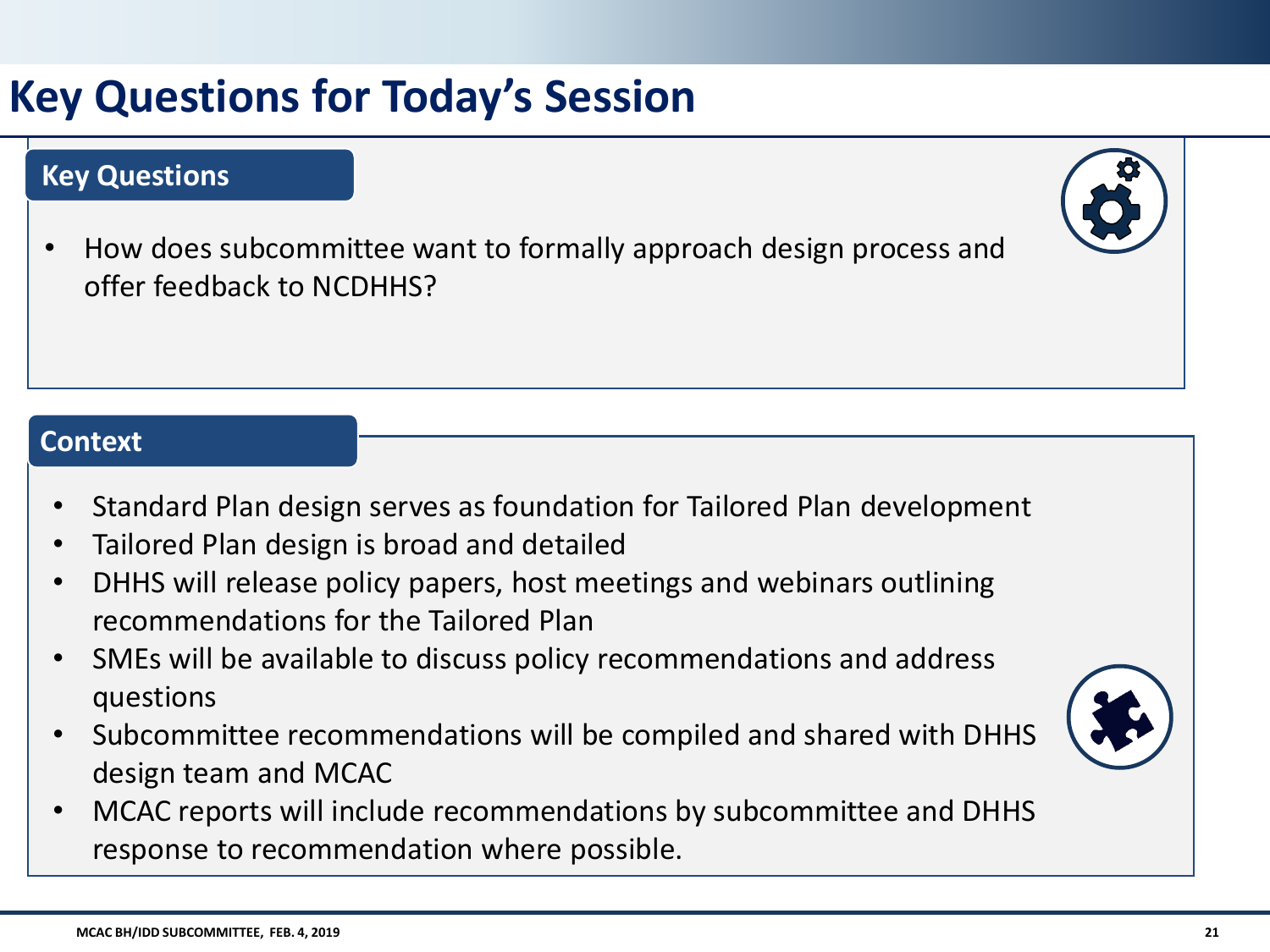## **Options for Providing Feedback**

#### **Large group meetings**

- Subcommittee meets jointly reviewing design areas
- Review and provide comments in response to policy papers **or**
- Develop list of priorities, questions, recommendations prior to release of policy papers
- Reconvene after release of policy paper for final recommendations and report to **MCAC**

#### **Small Group Meetings by Population or Design Area**

- Organize by I/DD, SA, MH groups to develop list of priorities, questions, recommendations prior to release of policy papers
- Reconvene as larger group to consolidate lists and formulate recommendations for DHHS and MCAC
- Reconvene after release of policy paper for final recommendations, final report to MCAC

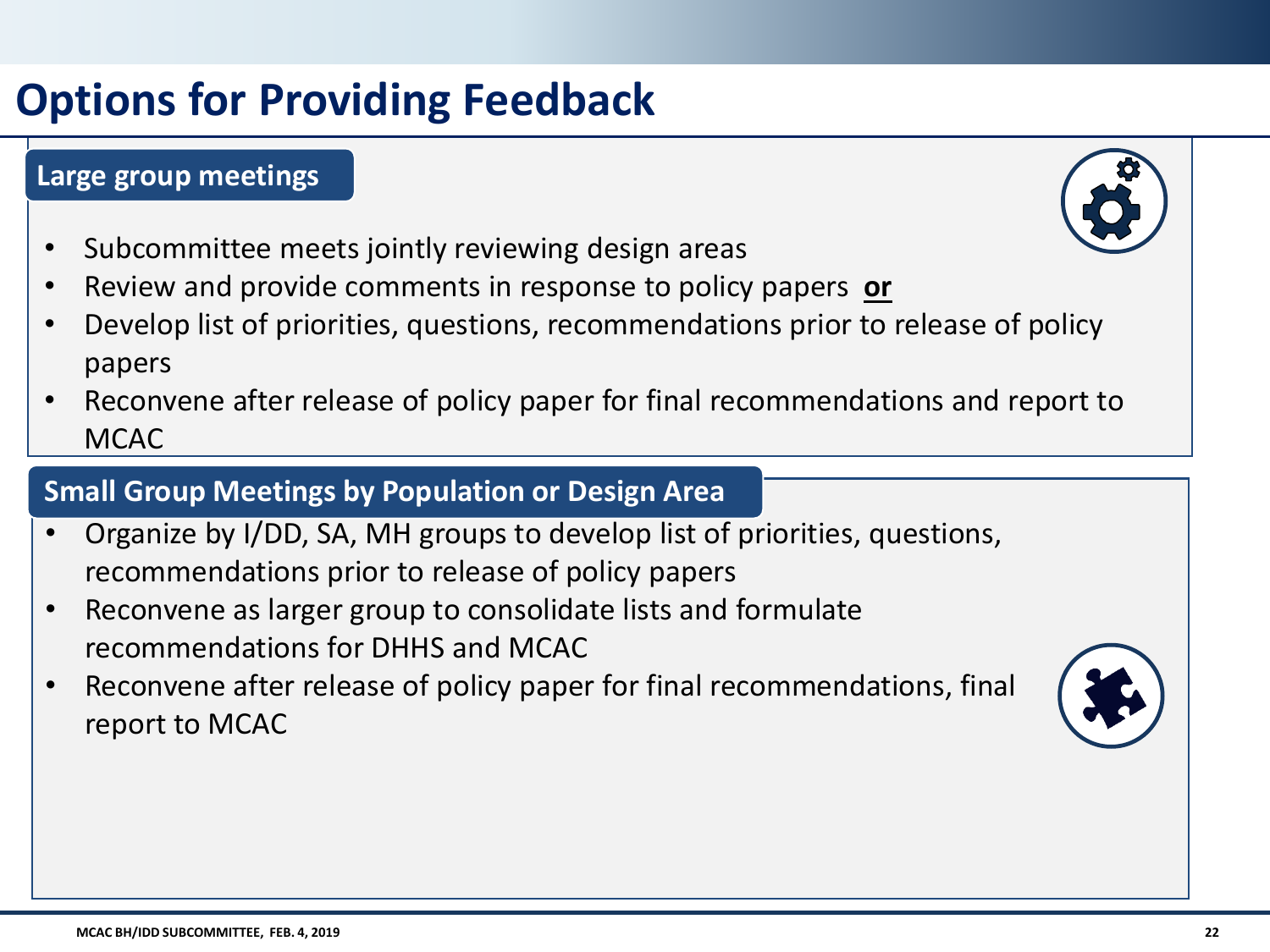## Public Comments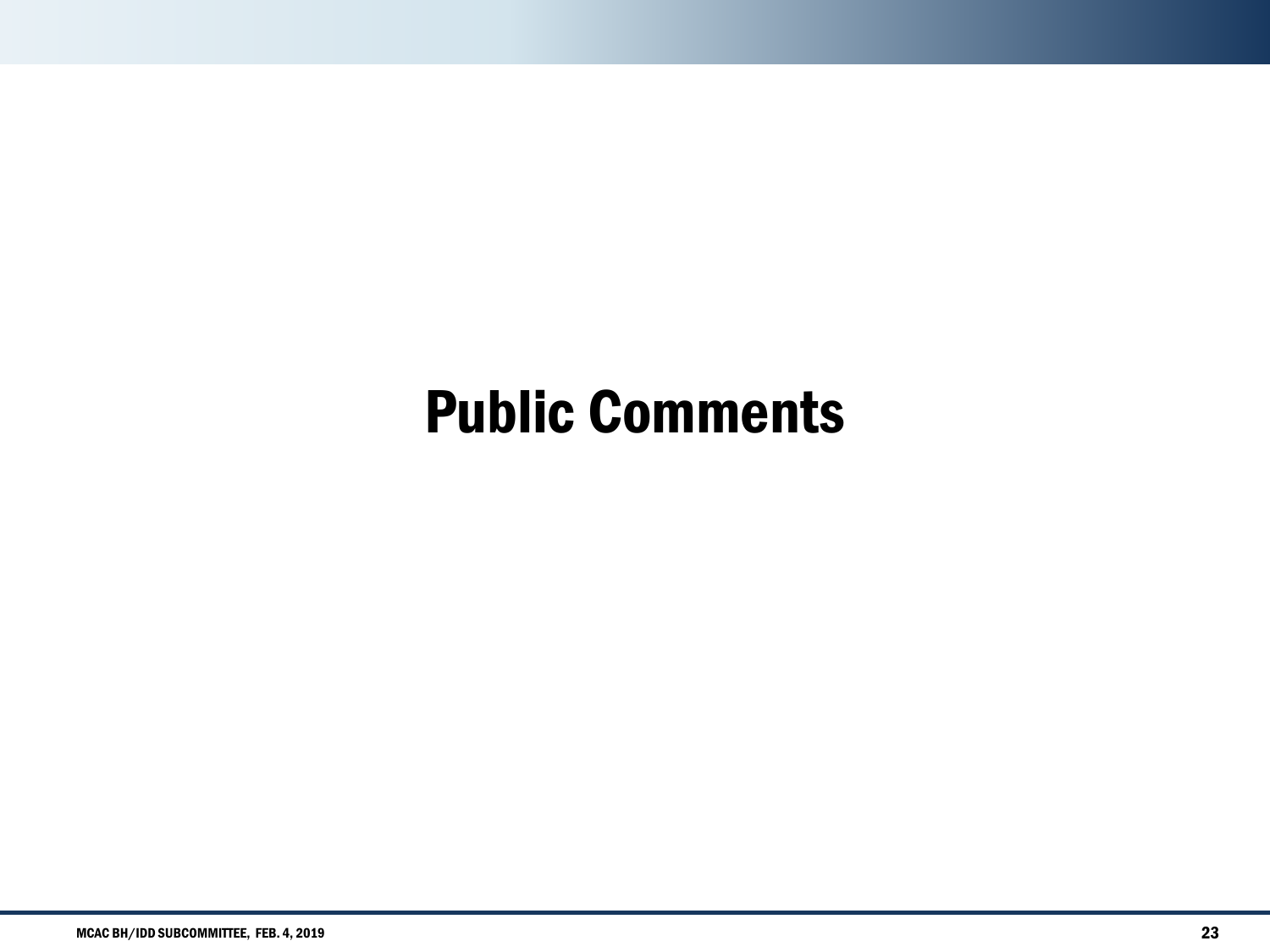- Memorialize the subcommittee recommendations, approach to offering feedback.
- Next Meeting: Wednesday, March  $6<sup>th</sup>$ , 10:00 am  $-$  12:00 pm

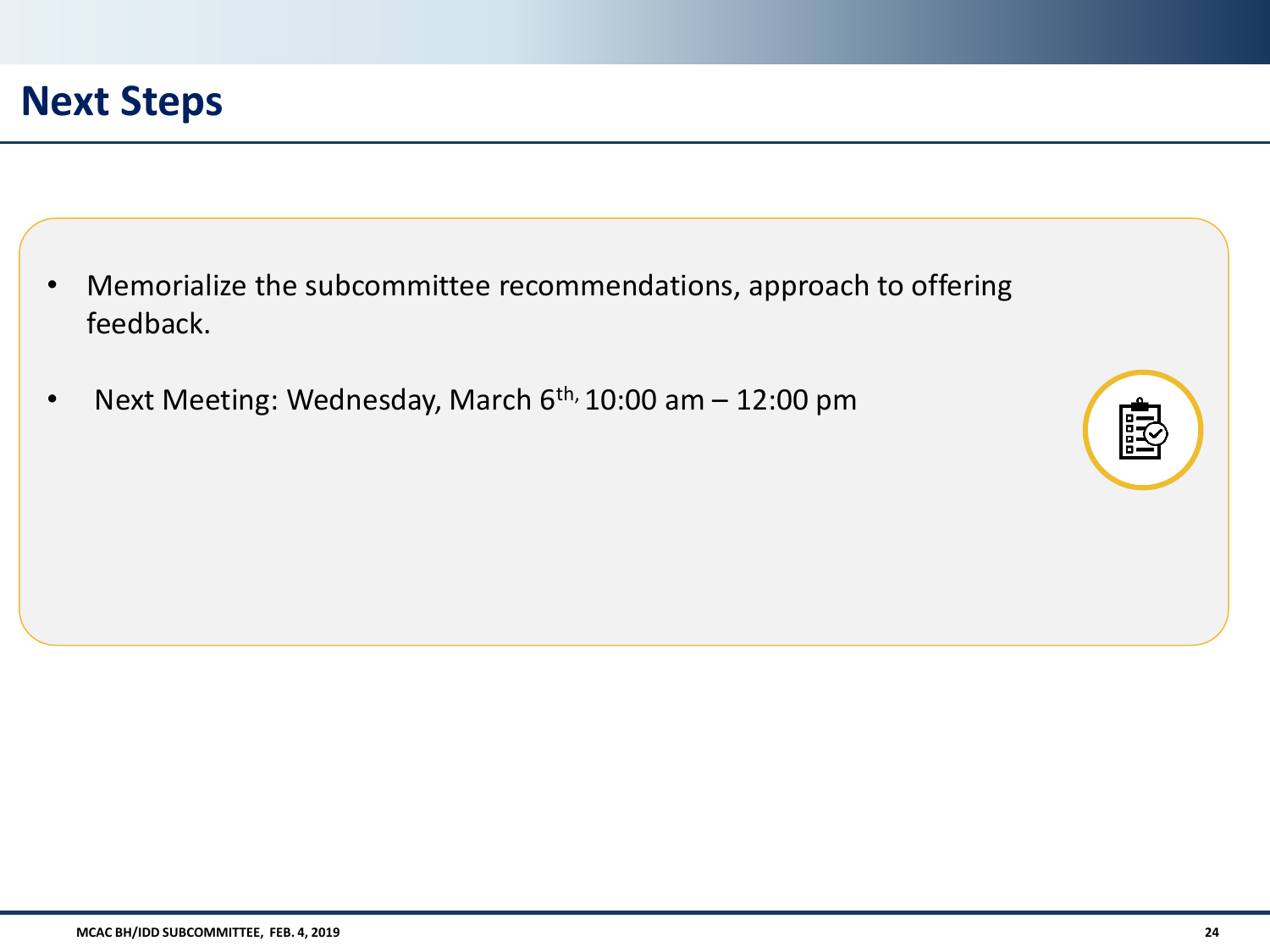### Behavioral Health/IDD Subcommittee

| <b>Slot Represented</b>       | <b>Proposed Individual</b> | <b>Company/Affiliation</b>                                               |
|-------------------------------|----------------------------|--------------------------------------------------------------------------|
| <b>MCAC Co-Chair</b>          | Paula Cox Fishman          | <b>IDD Advocate &amp;</b><br><b>Legal Guardian of Medicaid Recipient</b> |
| <b>MCAC Co-Chair</b>          | <b>Billy West</b>          | <b>Daymark Recovery</b>                                                  |
| <b>Family member</b>          | Jean Anderson              | Family member of individual with TBI                                     |
| <b>Family member/Advocate</b> | Mark Fuhrmann              | <b>State CFAC</b>                                                        |
| <b>Member</b>                 | Jonathan Ellis             | <b>State CFAC</b>                                                        |
| Advocate/Provider             | <b>Ruth Singer Strunck</b> | The Arc                                                                  |
| Consumer advocate             | <b>Lucy Wilmer</b>         | <b>NAMI</b>                                                              |
| Advocacy organization         | Corye Dunn                 | <b>Disability Rights NC</b>                                              |
| <b>Consumer Association</b>   | <b>Susan Baker</b>         | <b>Brian Injury Association</b>                                          |
| <b>Advocacy Organization</b>  | David Ingram               | NC Council on Developmental Disabilities                                 |

н